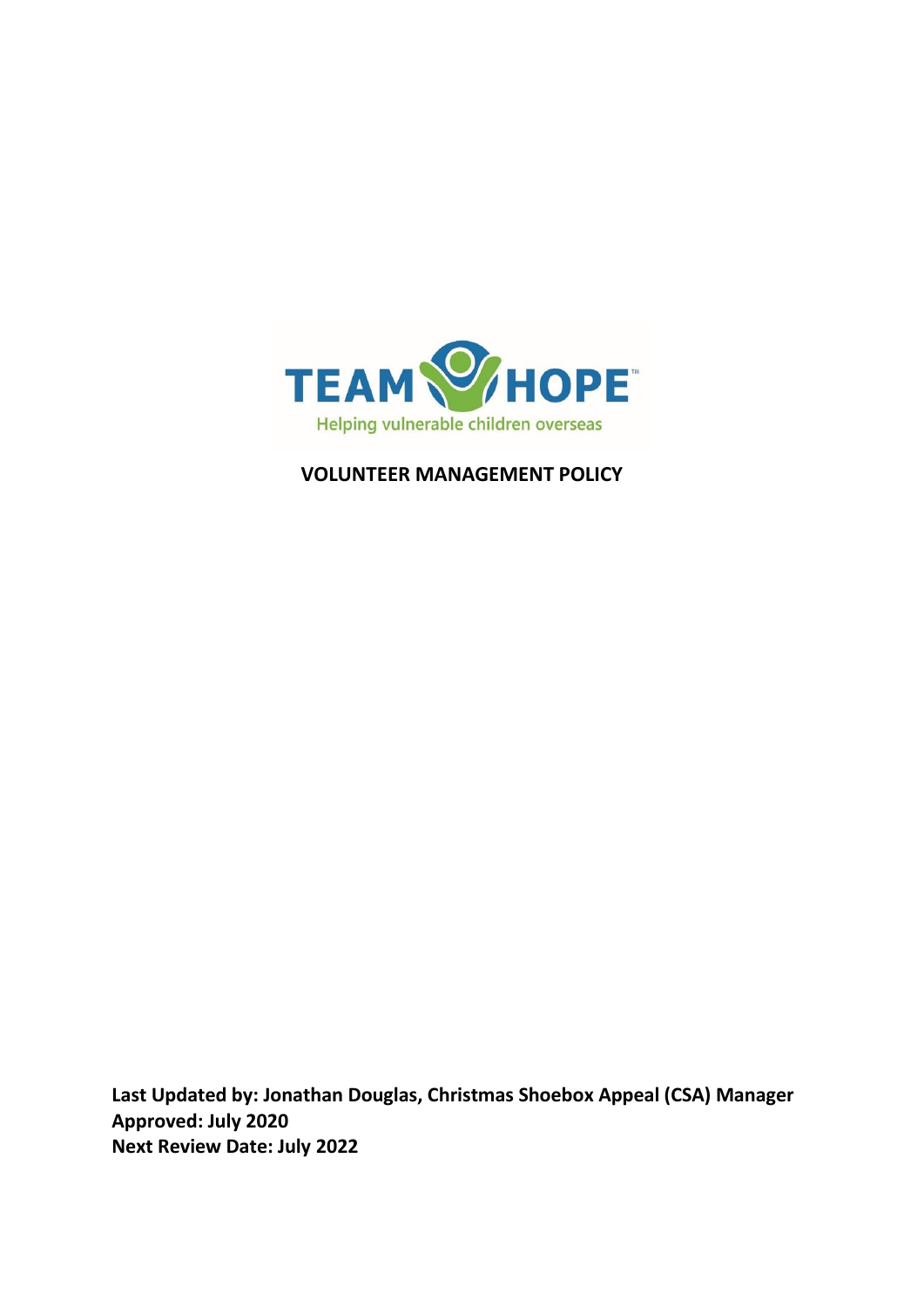#### **1. INTRODUCTION**

#### Welcome to Team Hope!

Thank you for volunteering your time to help our team which aims to help children affected by poverty in Eastern Europe and Africa. As you may be aware Team Hope is an Irish, Christian, International Development Charity working with children both in Ireland and as beneficiaries of aid in Africa and Eastern Europe. We are best known for our Christmas Shoebox Appeal where we help people in Ireland send gift-filled shoeboxes to thousands of children every year. We also work with locally-based partners overseas to implement projects to help bring long-term change to children, their families and communities. Team Hope Volunteers are a vital part of the team that make up 'Team Hope'. Without your passion and commitment, the work of Team Hope would not be possible.

The purpose and aim of this document is to provide information on the recruitment, support, recognition and feedback aspects of volunteering at Team Hope. Our hope is to provide you with a rewarding and fulfilling experience while you volunteer with Team Hope. This policy does not establish a binding contract but complements all other Team Hope policies and procedures, as well as our mission statement and values. These are available to you upon request and on our website [www.teamhope.ie.](http://www.teamhope.ie/) These procedures apply to all volunteers who undertake tasks on behalf of, and at the direction of Team Hope.

As a volunteer, you are a significant member of the Team Hope team. You will be treated fairly and be supported and protected in line with all current Team Hope policies and procedures. We invite and embrace constructive feedback regarding developing the experience of volunteers working within Team Hope.

The CEO of Team Hope is responsible for ensuring that this policy and the procedures in this document are applied competently and efficiently. Thank you for your cooperation.

Please read the rest of this policy which will detail your recruitment and the support, recognition and feedback we give while you volunteer with Team Hope. Thank you for joining Team Hope!

### **2. SUMMARY**

Below is a summary of Team Hope's commitment to our volunteers as well as our requirements from each volunteer. For further detail please read sections 3 through 9 of this policy document and its associated documentation (Team Hope Code of Conduct and our Child and Vulnerable Adult Protection Policy, both of which are available through the Team Hope Office).

NB. At various points this document refers to the key volunteer role of Christmas Shoebox Appeal Coordinator. It is important to note that, especially in larger local teams, Team Hope encourages the sharing of responsibilities as much as possible. Therefore, the various elements of the CSA Coordinator role may be supported by other volunteer roles such as a warehouse manager or other key volunteers.

#### i. TEAM HOPE'S COMMITMENT TO OUR VOLUNTEERS

We will:

- Give you a clear description of your role and responsibilities.
- Offer equal opportunities to everyone who wants to volunteer, where a conflict of interest does not apply.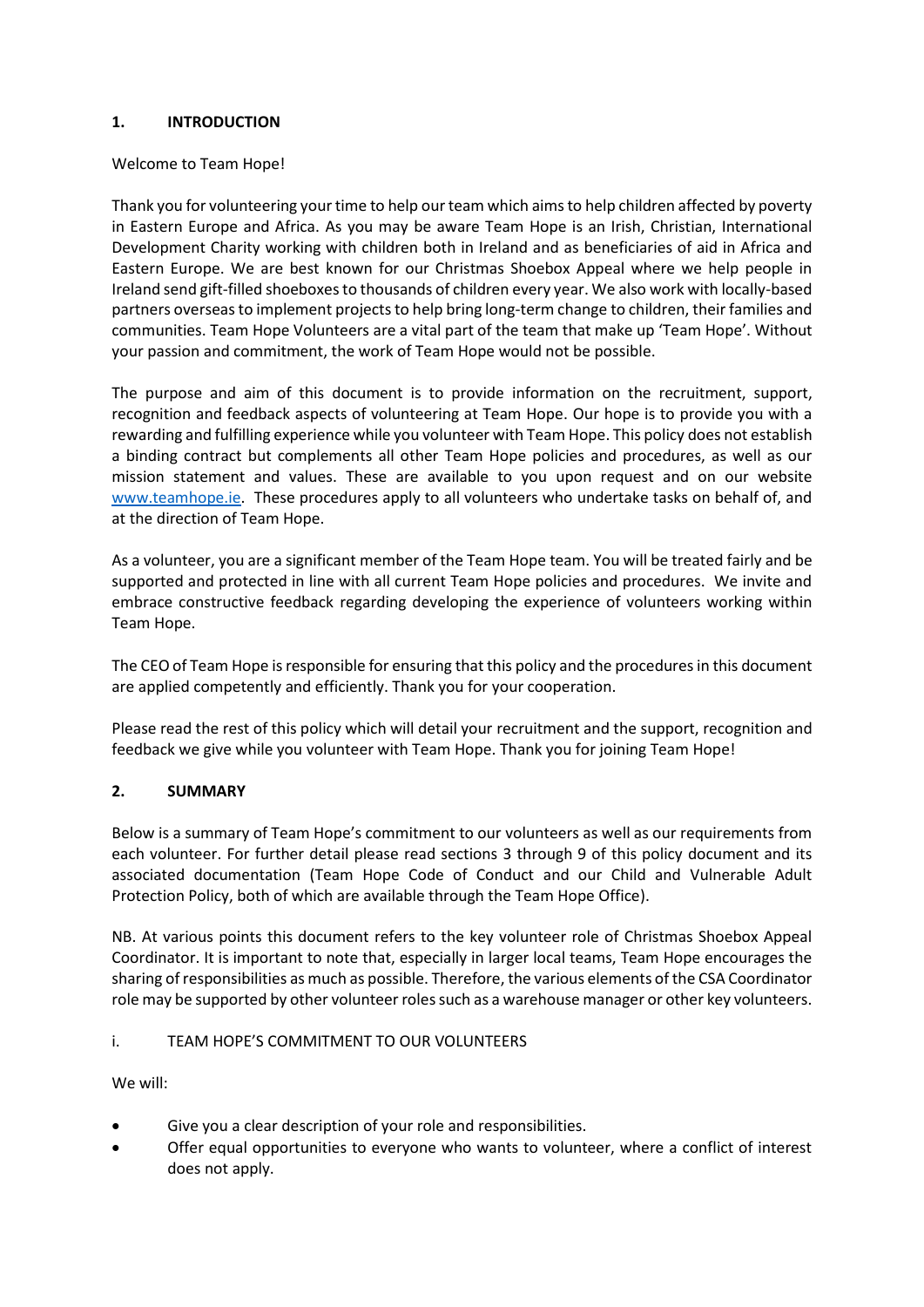- Match your skills and experiences with the right role for you wherever possible, listening to your motivations and aspirations.
- Offer appropriate training and support for your role.
- Agree your working times and make clear who you report to.
- Make necessary arrangements to ensure your health, safety and welfare as a volunteer.
- Recognise your contribution, verbally.
- Make you fully aware of the standards expected of you.
- Treat you as significant members of the team; respect and listen to you
- Cover you on our Employer Liability insurances, where appropriate.
- Make background checks where the role requires. When this is the case, we will let you know. You may of course, refuse permission – but if you cannot give an acceptable reason, we will not be able to accept you as a volunteer.
- Enact policy to further care and protect our volunteers. Policies include but are not limited to: 'Child & Vulnerable Adult Policy', 'Risk Management Policy', 'Fundraising Policy', 'Finance Policy' and 'Complaints Policy'.
- Encourage a positive atmosphere to enable you to have the best volunteering experience possible.
- Respect your right to privacy and confidentiality.
- Listen to and act on your concerns if expectations aren't met
- Always welcome your constructive feedback and have any concerns and grievances reviewed.
- Recognise your religious viewpoints. While we recognise all religious viewpoints of our volunteers please note that Team Hope is a Christian organisation and through our Code of Conduct you will be made fully aware of the standards expected of you in representing this charity's ethos. As volunteers of the organisation, you will be supported as you represent and present a positive image of Team Hope to the outside world.

Team Hope values and appreciates the vital role that volunteers play in the organisation. We are committed to providing a professional and efficient service in supporting volunteerism in Ireland.

As an organisation we aim to conduct ourselves to an equally high standard. Please be assured that your volunteer record with Team Hope, including dates and times of service, duties performed, evaluation of work, etc. are considered strictly confidential and are kept in full compliance with the General Data Protection Regulations.

Team Hope respects your right to privacy and confidentiality. Equally, volunteers are expected to maintain the confidentiality of all privileged information or issues arising during their volunteer role.

### ii. TEAM HOPE'S ASKS OF OUR VOLUNTEERS

### We ask you to:

- Attend an informal chat with a Team Hope Representative prior to commencing as a volunteer. This will be to ascertain your interest and suitability for any role.
- Provide references and undertake Garda vetting, if required.
- Be aware of Team Hope's aims and ethos and be able to demonstrate a commitment to them.
- Aim for high standards of efficiency, reliability and quality in your volunteering.
- Treat everyone you come into contact with dignity and respect.
- Act in accordance with our organisational policies, guidelines, procedures and management decisions - and to ask if something isn't clear.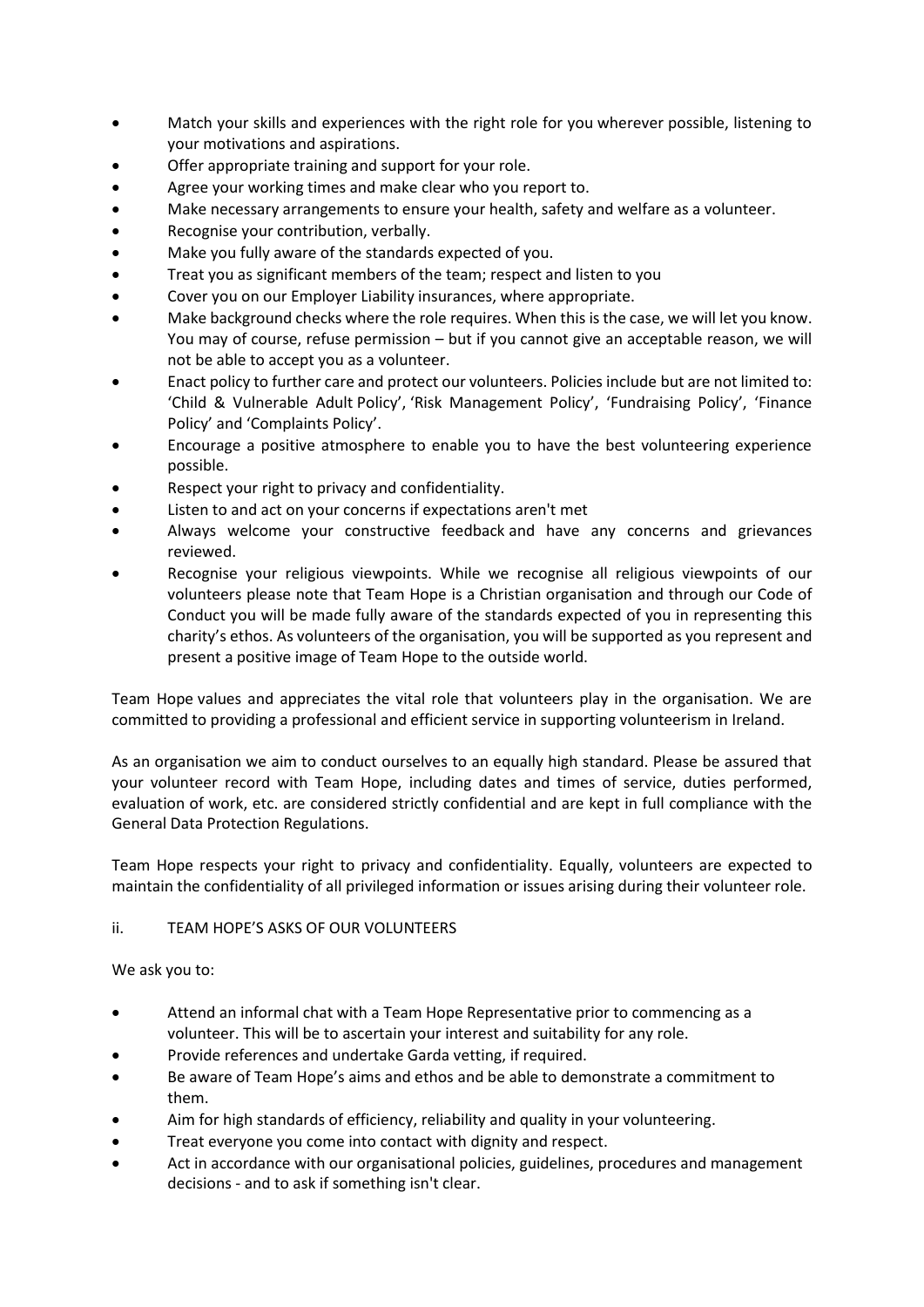- Provide basic contact details.
- Make yourself aware of Team Hope's Code of Conduct (available in volunteer information and also on display in Team Hope Shoebox checking centres) and associated policy documentation (made available by the Team Hope Office and Team Hope's website).
- Ensure that any funds you handle for Team Hope is done so only in your local checking centre (in the case of the Christmas Shoebox Appeal) and are passed on to the charity, following our accounting procedures.
- Respect and maintain confidentiality.
- Always consider and protect Team Hope's reputation in your actions.
- Be accountable for your actions and be always willing to learn.
- Let the person to whom you report (Representative) know first if you have any problems or constructive feedback, and work together co-operatively for a resolution.
- Receive and appropriately apply constructive feedback.
- Inform your Representative of any change in your commitment to Team Hope.

As a volunteer we ask that you always conduct yourself and carry out the work of Team Hope to the highest possible standards. Please always consider whether your actions may harm the work of Team Hope before acting and, if in any doubt, please seek prior approval from your Team Hope Team Leader or a Team Hope Staff Member.

If you at any time and for whatever reason decide to end your volunteering experience with Team Hope, please know we welcome your feedback. As an organisation that recruits, manages and supports volunteers we are always looking for ways to enhance the experience of each volunteer. If you would like an exit interview, please contact your local Christmas Shoebox Appeal Coordinator or the Team Hope office.

### **3. WHO DOES THIS POLICY APPLY TO?**

This policy applies to any person that would like to volunteer in any of the following areas:

- 1. Christmas Shoebox Appeal (CSA) local volunteer teams and warehouse volunteers
- 2. Data input volunteers (either locally or in the Team Hope office)
- 3. International Volunteer Teams
- 4. Corporate Volunteering
- 5. Office volunteers
- 6. Fundraising

For additional details on volunteering roles within these areas please read sections 4 and 9 and/or contact the Team Hope office on 01 294 0222 o[r info@teamhope.ie](mailto:info@teamhope.ie)

How this policy is further applied can be found in the following documents:

- **•** Team Hope Coordinator's Pack
- Team Hope Code of Conduct
- Team Roles and Application Forms
- Associate policies and documents

#### **4. RECRUITMENT**

Team Hope refers to a ten step screening process to ensure you as a volunteer are placed in a suitable and enjoyable volunteer role within Team Hope. These steps include: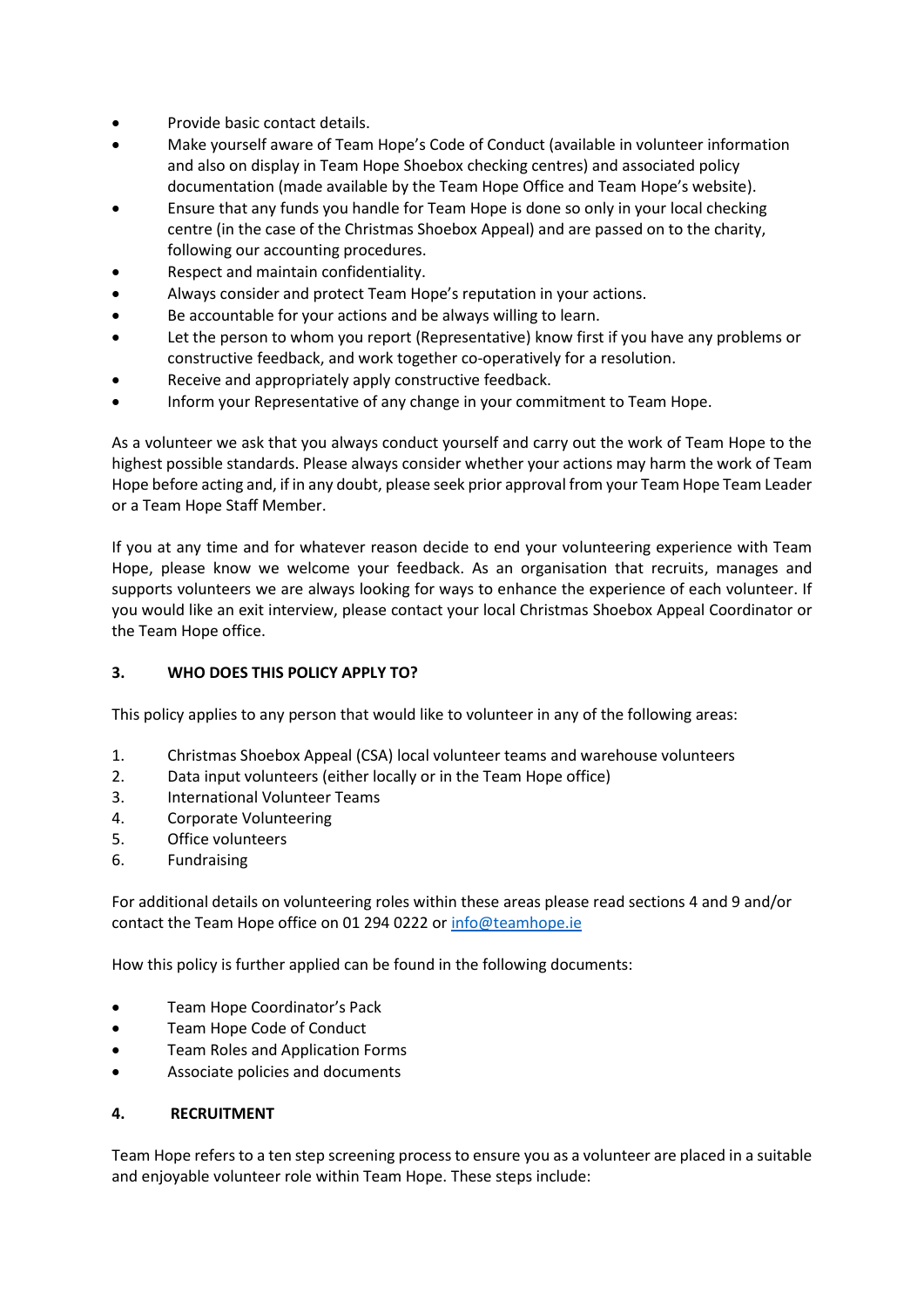### *i. Determine Policy and Risks*

Team Hope regularly assesses the potential risks and necessary policies required to ensure the health, safety and welfare of all volunteers where Team Hope activities occur. This includes checking centres, shoebox distribution trips and project visits. We also assess what policies and procedures are necessary to ensure the volunteer has a positive volunteer experience. With that the following documents have been written and are available either on our website [www.teamhope.ie](http://www.teamhope.ie/) or upon request by emailin[g info@teamhope.ie](mailto:info@teamhope.ie)

Overarching guidance document:

Code of Conduct

### Policies:

- Child and Vulnerable Adult Protection Policy
- Data Storage and Retention Policy
- Volunteer Management Policy
- Risk Management Policy
- Social Media Policy
- Data Breach Policy
- Complaints Policy

#### Documents:

- Health & Safety Procedures for Checking Centres
- Checking Centre Team Manual
- Transition Year Consent Form
- Media Consent Form
- Code of Conduct

### *ii. Clear Role Descriptions*

As a volunteer you will receive a clear and accurate description of the tasks and responsibilities within your new role. A role description will be provided, whether verbal and/or written where appropriate. For a detailed list and role descriptions please see section 9 of this document. As part of our support process for you your role will be reviewed on a regular basis and may be amended in joint agreement with yourself and a Team Hope Christmas Shoebox Appeal Coordinator or Staff Member. Please see section 5 for greater details on how Team Hope can support you as a volunteer.

As a volunteer you are appointed to enhance the capacity of the paid staff, not to act as a substitute for them. If you are already a paid member of staff of Team Hope you will be expected to adhere to this volunteer policy when engaging in volunteer hours, outside of your paid roles.

### *iii. Transparent Recruitment Process*

We recruit our volunteers on a pro-active basis using publicity avenues that are suitable for the roles that need to be filled. Every potential volunteer can of course apply and get in touch with the Team Hope Office to express their interest in volunteering. All volunteers are required to provide basic contact details. We ask that all volunteers (2 plus visits) make themselves aware of Team Hope's Code of Conduct (on display in your local checking centre) and associated policy documentation (made available by the Team Hope Office and Team Hope's website).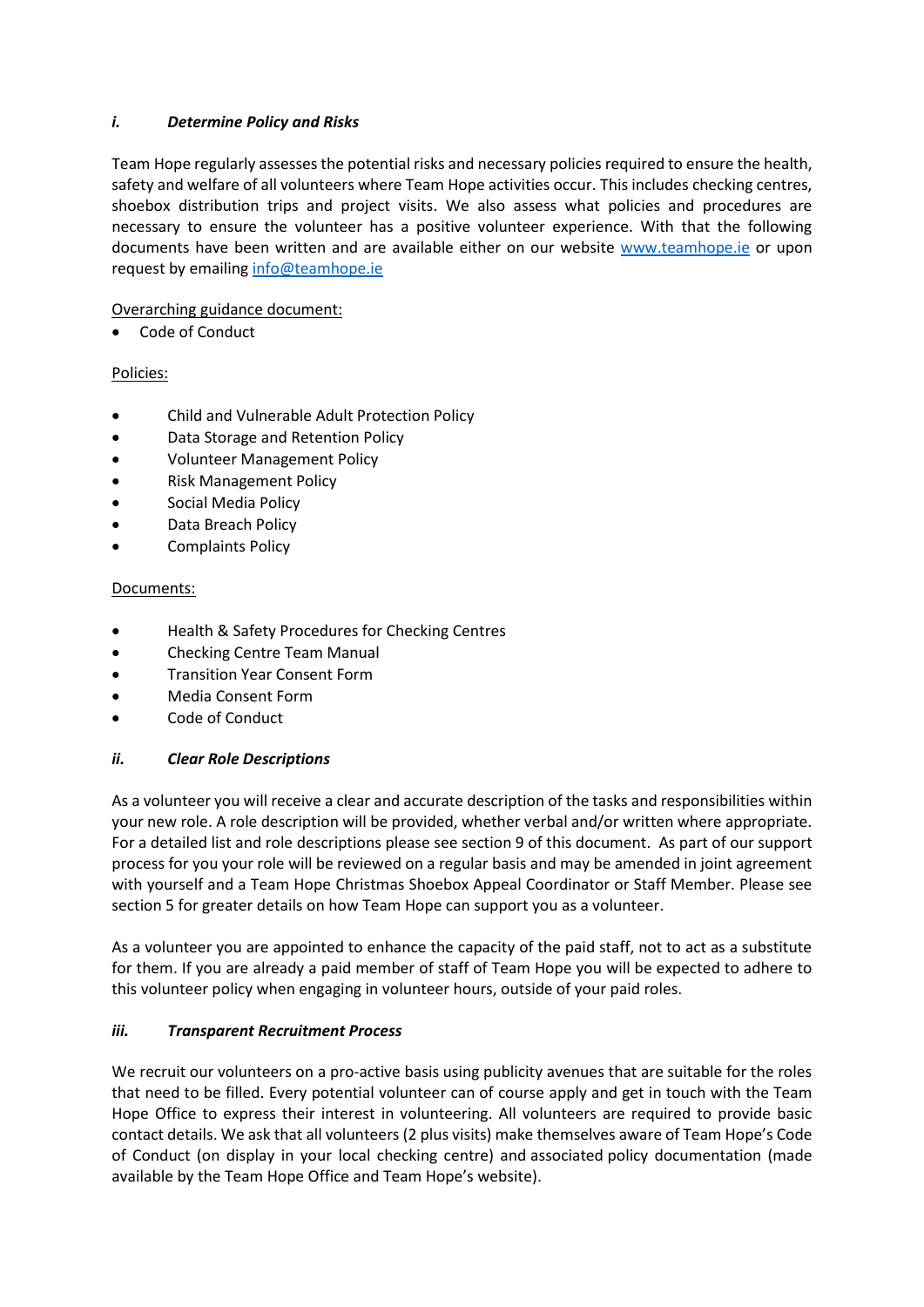Where a conflict of interest does not apply, Team Hope will consider involving anyone as a volunteer. As a volunteer you must, be able to demonstrate a commitment to the aims of Team Hope. When applying to be a volunteer you will be placed in a volunteer role that matches the needs of Team Hope and yourself, the volunteer.

### *iv. Clear and Concise Application Form*

In some circumstances, your volunteering role may require the completion of a formal application. Please contact us if you have any questions regarding an application form.

## *v. Informal interview process (as an individual or as a group)*

All potential volunteers are invited to attend an informal chat with a Team Hope CSA Coordinator or Staff Member either via telephone or face to face, whichever may be appropriate. This may be a scheduled chat or it may have been unscheduled. The conversation is to ascertain your interest in and suitability for any role. Where appropriate, as a volunteer you may be given an opportunity to be placed in another role if you are not suited to the role you applied for.

## *vi. Reference Checks and ID Confirmation*

Depending on the role you apply for we may require references to be provided which we will follow up on. Some roles e.g. international visits, may also require medical checks to be completed. If this is necessary, we will request you complete any required medical checks before travelling. If you are unwilling to complete all pre travel requirements you will be unable to continue in your particular application process.

### *vii. Garda Vetting*

In limited circumstances, Garda vetting will be undertaken. This is particularly the case if your role includes extended involvement with children.

### *viii. Volunteer Roles and Guidance*

Please see section 5 and 9 for more details on specific role responsibilities and section 6 for the ongoing guidance provided to you as you gain experience in your role.

### *ix. Support*

Each volunteer who successfully applies to Team Hope is supported by the Team Hope Office Staff and/or a Team Hope Christmas Shoebox Appeal Coordinator.

At the beginning of your volunteer experience you may be subject to an initial trial period. This is determined by your Team Hope Christmas Shoebox Appeal Coordinator and/or a Team Hope Staff Member. This is also to allow yourself the chance to experience the role and determine yourself if the role is suitable for you.

At the end of your potential trial period an informal chat will take place and you may either continue in your current role, be reassigned to a more suitable role, decide that you wish to leave your role and request a different role and in some very limited and exceptional cases, be asked to conclude your volunteering experience with Team Hope. In determining cases where the latter applies, the Team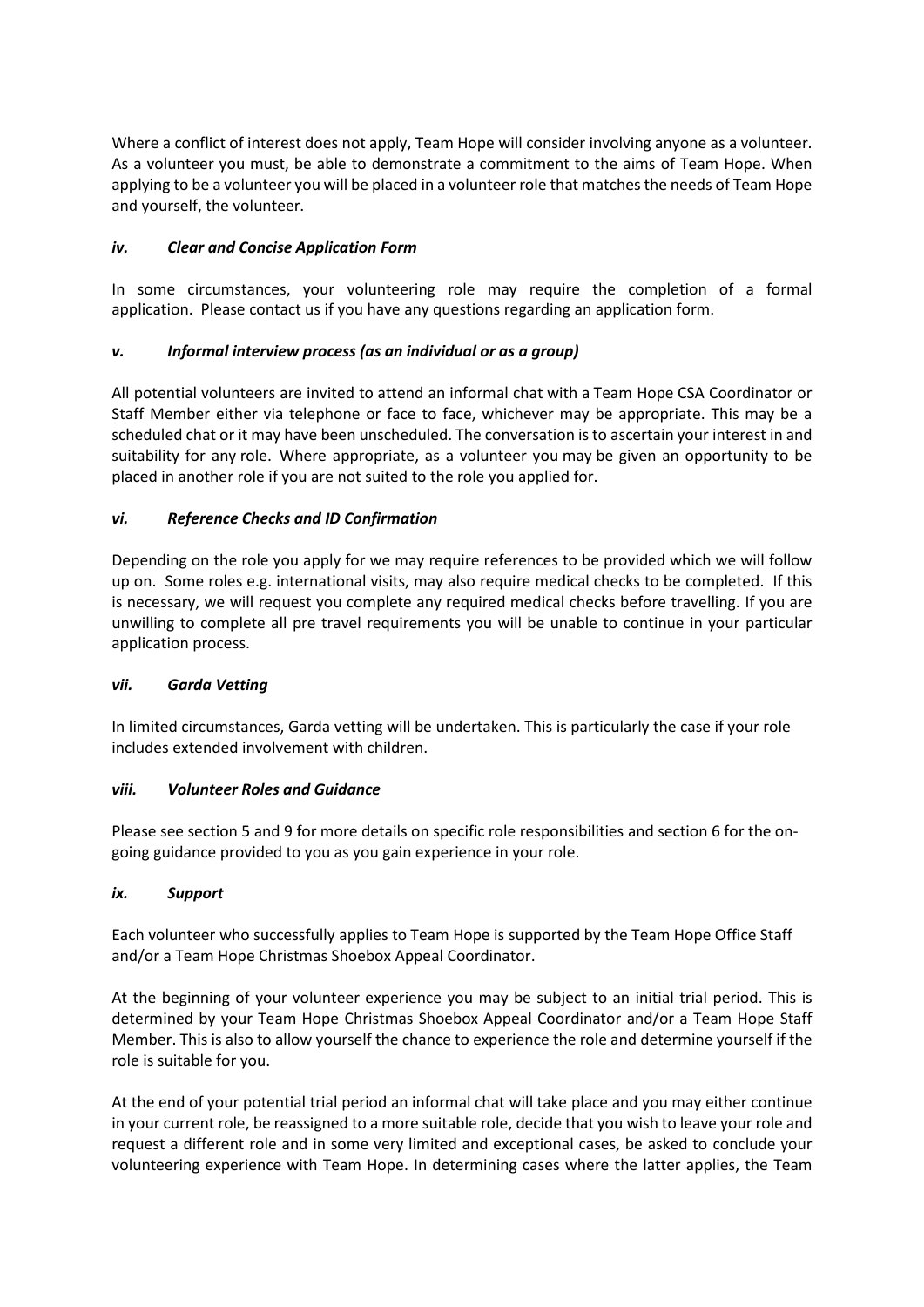Hope Christmas Shoebox Appeal Coordinator may, where appropriate consult closely with the Dublin office team before a final decision is made. Please see section 6 for more details on how Team Hope supports its volunteers.

### *x. Exit Interview, Follow Up and Feedback*

If you at any time and for whatever reason decide to end your volunteering experience with Team Hope, please know we welcome your feedback. As an organisation that recruits, manages and supports volunteers we are always looking for ways to enhance the experience of each volunteer. If you would like an exit interview, please contact your team leader or the Team Hope office.

### **5. VOLUNTEER ROLES**

The following are a list of all potential volunteer roles within Team Hope. Please see Section 9 for a detailed description of each of the roles. If you wish to apply for one of these roles please contact the Team Hope Office on 01 294 0222 [/ info@teamhope.ie](mailto:info@teamhope.ie) and we will put you in contact with your local Christmas Shoebox Appeal Coordinator, if applicable.

Some, if not all the ten steps in the volunteer recruitment process (See Section 3), will apply to you, including your training within a specific role.

### **Volunteer Team Roles within Team Hope:**

- Christmas Shoebox Appeal Coordinator
- Team Phone Holder
- School Coordinator
- Contact Person (for Drop Off Points in your area)
- Collection Coordinator
- Drivers
- Sourcing a Warehouse/Checking Centre Space
- Policy Completion and Adherence
- Sourcing Fillers

### **Checking Centre Roles:**

A Checking Centre is the specific location where your local team delivers, stacks and checks Christmas Shoeboxes. This is also the location where Christmas Shoeboxes are placed into cartons and loaded for delivery to their destination country. Depending on your role within a checking centre you will receive training in one or more of these processes.

- Welcome Receptionist/Trainer of New Volunteers
- Shoebox Checkers
- Carton Packers
- Finance Team
- Sorting Fillers
- Wrapping Shoeboxes
- Tea and Coffee Makers
- Truck Loaders

### Other roles: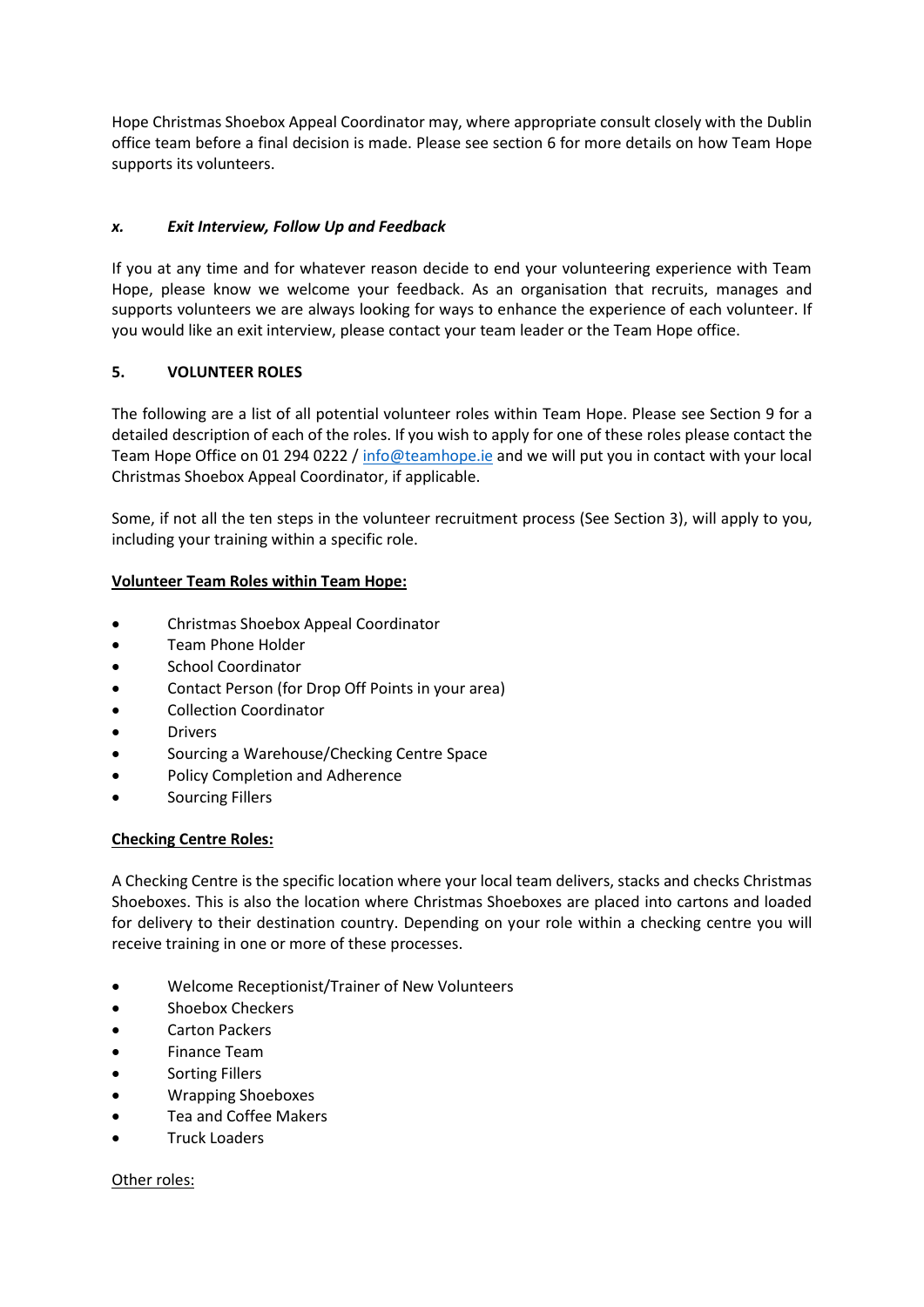- Data Entry
- Media Liaison
- Corporate Volunteers

As a volunteer of the Team Hope Team you will receive an informal induction when you begin your voluntary work. This consists of a general introduction to the organisation, as well as a specific orientation on the purposes and requirements of your volunteering role. Specific orientation will be provided for all volunteers signing up to be a Team Hope Volunteer.

You will also receive ongoing on-the-job support to provide you with the information and skills necessary to perform your tasks well. If the role requires it, additional support will be offered to you on approval by Team Hope Staff.

Your volunteering times will be discussed between yourself and another Team Hope Volunteer who is already within a supervisory role. You may also choose to discuss your volunteer times with a member of the Team Hope staff. Times will be flexible to best suit your availability and as the tasks allow. Where possible please aim to let your team leader or a staff member know when you will be absent from any prearranged volunteering times. This allows Team Hope enough time to make alternative arrangements.

#### **6. SUPPORT**

Supporting volunteers is a vital part of the smooth running of Team Hope. Without our volunteers there would be no Team Hope so we ensure that each person feels well managed and supported by a Team Hope Staff Member and/or Christmas Shoebox Appeal Coordinator. Team Hope aims to provide each volunteer with a positive and rewarding volunteer experience where everyone will be helped to contribute in whatever way they can. This includes providing support through regular mentoring and informal chats by either a Staff Member or Christmas Shoebox Appeal Coordinator. If you find you are suddenly unable to volunteer due to an unexpected and private circumstance you will of course be encouraged to take a break from volunteering and return whenever you deem suitable. Two-way communication will be regularly encouraged during these circumstances. We will also provide you with regular acknowledgements of your positive contribution which will be accomplished through the ongoing support provided to you by a Team Hope Christmas Shoebox Appeal Coordinator and/or Staff Member. Please see section 7 for further details on recognition of volunteers.

Support and encouragement for volunteers under the age of 18 will be given via a parent, guardian or appropriate adult. Please see Team Hope's Child and Vulnerable Adult policy for more details on Team Hope procedure for the interaction with children during Team Hope activities.

Volunteer roles that include the recruitment, management, support and care of other volunteers (e.g. Christmas Shoebox Appeal Coordinator) are fully supported by the Team Hope Staff in accordance with the ethos and policies of Team Hope. This support includes regular contact, encouragement, support and care by Team Hope Staff members. As volunteers themselves Christmas Shoebox Appeal Coordinators know the vital roles each volunteer plays in their team. The support and care of all volunteers follow the standards and values of Team Hope which are in line with the Team Hope Code of Conduct which all Staff and Coordinators commit to.

Volunteers are also supported through Team Hope's Public Liability insurance to cover all volunteers working at our Checking Centres on behalf and at the direction of the organisation. Drivers for Team Hope should make sure their car has adequate cover and should consult their insurer if unsure of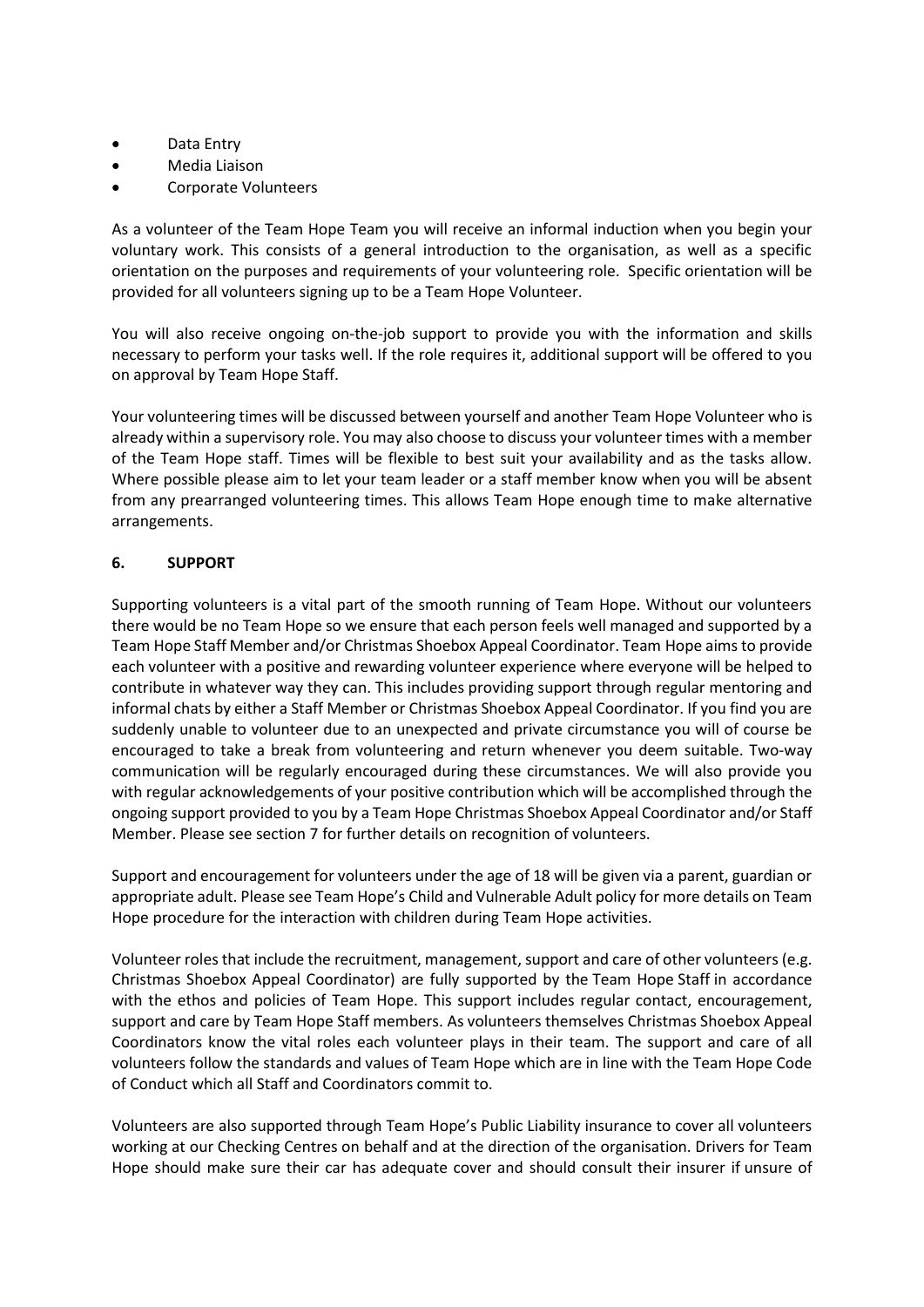this. We do not envisage any issues with your insurance company. If you choose to double check please emphasise that collection of shoeboxes is for a charity and is for a short period of time, and without payment. Any additional premium charges entailed are at your discretion and is not payable by Team Hope. Finally, as a volunteer part of an international team, you will be covered by Team Hope's travel insurance for the duration of the trip.

Team Hope will reimburse out-of-pocket expenses<sup>1</sup> which have been vouched and authorised.

## **7. RECOGNITION**

Volunteers provide a unique and invaluable service to Team Hope, the benefits of which are enormous, as we could not operate without you. As volunteers we are so grateful that you give your time and skills free of charge. We find it is essential that everyone's efforts are recognised and rewarded. The ways in which we recognise and reward our volunteers include but are not limited to:

- Expressing our gratitude through regular communication either by a Team Hope staff member and/or Christmas Shoebox Appeal Coordinator.
- Ensuring that all volunteers are aware of the difference which they are making through communicating the impact of Team Hope's work with stories, images and videos from project countries.
- Hearing first-hand the experiences of local volunteer teams that have been given the opportunity to travel with Team Hope to project countries.
- At the end of a shoebox campaign Team Hope will reimburse reasonable expenses for a tea and coffee event for each volunteer team

Team Hope staff are also responsible for ensuring that a more formalised recognition takes place at key times where appropriate.

### **8. FEEDBACK**

 $\overline{a}$ 

Constructive feedback on this document and your personal volunteer experience, is always welcome. It should be given to the Team Hope Christmas Shoebox Appeal Coordinator or Staff Member who will ensure that it is considered fully.

Where deemed necessary and appropriate a Christmas Shoebox Appeal Coordinator or Team Hope Staff member may address training needs, re-assign or dismiss a volunteer. However, the first recourse in these scenarios would be to communicate through an informal mediation, preferably face to face. Our main desire is to keep the volunteering experience a positive and rewarding one.

In the scenario where mediation and resolution are unsuccessful and a volunteer does not adhere to Team Hope's policies and procedures or who fails to perform their volunteer assignments may be subject to a respectful dismissal. This would include a letter of formal dismissal. No volunteers' involvement will be concluded in writing until the volunteer has had an opportunity to discuss the reasons for possible dismissal with their Christmas Shoebox Appeal Coordinator and/or a Team Hope staff member. Grounds for dismissal include, but are not limited to, the following: gross misconduct, being under the influence of drugs (including alcohol), theft, misuse of equipment and materials,

<sup>&</sup>lt;sup>1</sup> Please note that Team Hope does not reimburse volunteers for the purchase of fillers (i.e. items bought to fill a Christmas Shoebox Appeal shoebox). All funds raised by volunteers for Shoebox fillers and team expenses must be transferred to Team Hope to show transparency. Funds will then be transferred back to a volunteer or team with receipts provided upon purchase. Please see Team Hope's fundraising policy for more details on fundraising for fillers or receiving a donation in aid of fillers for Christmas Shoeboxes.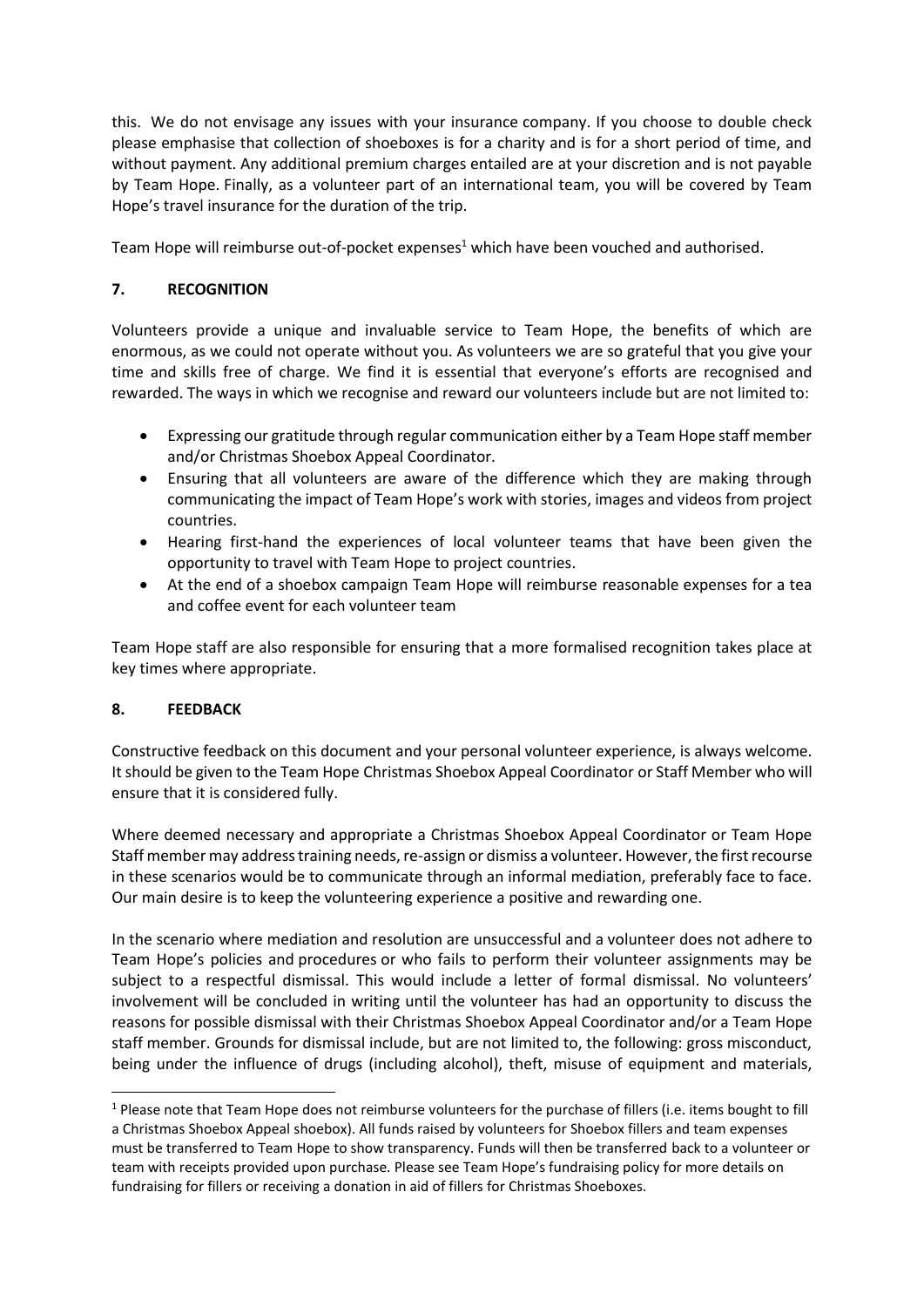refusal to adhere to Team Hope's methods of operation, breaches of confidentiality, failure to abide by Team Hope policies and procedures and failure to complete duties to a satisfactory standard.

As a volunteer if you are not satisfied that issues relating to your volunteering are being handled appropriately, you are entitled to have your concerns reviewed by your Christmas Shoebox Appeal Coordinator and/or Team Hope Staff member. Please see Team Hope's Complaints Policy (available on our website [www.teamhope.ie\)](http://www.teamhope.ie/) for details. Team Hope will discuss the issue as soon as practical after receiving a written complaint, and take appropriate action. The CEO will make the ultimate decision.

Informal feedback is welcomed from volunteers who are leaving the Team, either because they have reached the end of their project, or for some other reason. The Christmas Shoebox Appeal Coordinator or Staff Member may like to ascertain why you, the volunteer is leaving, how you found the volunteering experience and what suggestions you could offer to improve the way Team Hope operates. The offer of a personal reference for future employment etc. may be provided upon request.

### **9. APPENDICES – ROLE DESCRIPTONS**

#### **CHECKING CENTRE TEAMS**

The running of the centre and other duties carried out by the local Shoebox Team is a team effort. The team is managed by the appointed Christmas Shoebox Appeal Coordinator (see details below) however there is no expectation for the Christmas Shoebox Appeal Coordinator, or anyone with a "main role", to be present in the checking centre every day/evening or to do everything. Tasks and roles may be delegated where needed by the Christmas Shoebox Appeal Coordinator and agreed upon by the volunteer. This is essential and necessary to avoid burn out of individuals. By building a team of volunteers it makes every task easier to manage and more enjoyable for everyone involved. Please see sub section 10 below for additional specific roles with a checking centre.

#### **1. Christmas Shoebox Appeal Coordinator (Requires I.D.)**

The Christmas Shoebox Appeal Coordinator's overall responsibility is to coordinate a volunteer team to run the appeal at a local level. They are the person who connects with the office on a regular (normally weekly basis) to disseminate information regarding the number of boxes received, finances taken in and updates on the team in general. The Christmas Shoebox Appeal Coordinator is the liaison between the office and their local team and needs to be efficient in communication.

While the Christmas Shoebox Appeal Coordinator is the main contact person with the office for their team this person cannot do everything or be everywhere – and isn't expected to be! There may be two people who would be willing to share the responsibilities of the role of Coordinator and both can be copied in on emails/communications from the office but only one person will be communicated with by phone.

All volunteers that take on this supervisory role must complete, sign and adhere to the Code of Conduct and associated policy documentation.

#### 2. **Team Phone Holder**

This person takes phone calls and enquiries from the contact telephone for the team. The role includes writing everything down in a note book and dealing with the call as soon as possible.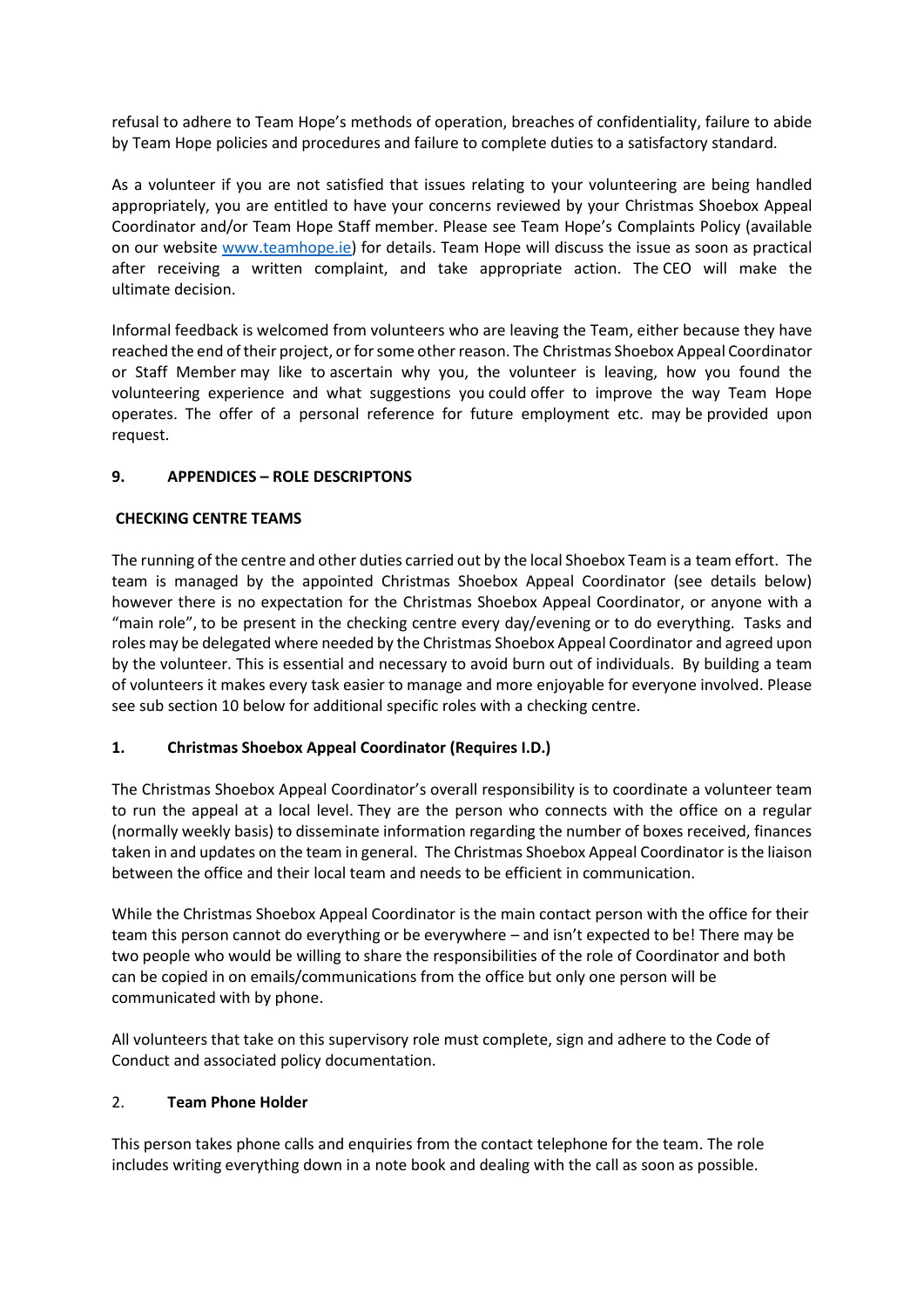The contact number for each team will be on the website. Anyone who requests a speaker for their school or requires a local collection will also be given this team number.

### 3. **Schools Coordinator**

This person is someone who oversees volunteers in the team who are willing to make contact with the local schools and if invited speak in classes/assembly about the work of the Christmas Shoebox Appeal. A list of schools will be sent to the Christmas Shoebox Appeal Coordinator by the office and this can be divided up into smaller sections to make the job of phoning schools less onerous.

### **4. Contact Person for Drop Off Points in the Area**

This person is responsible for contacting your local drop off points (including national points as organised by the office) to introduce themselves and arrange to drop off leaflet stands, leaflets and posters in due course. This person should then keep in regular contact with the drop off points to ensure regular supplies of leaflets and agree collection times when required.

## 5. **Collection Coordinator**

This role arranges for the collection of shoeboxes when pick-ups are requested. The holder of the team phone may also pass messages to this person to arrange collections of shoeboxes. This person might be the same person who is the contact for drop offs. They would be responsible for organising the local drivers to collect from the various drop off points and schools etc on a regular basis and to ensure they have thankyou certificates and receipt forms where required. All of these are provided by the Team Hope office.

### 6. **Drivers (Requires I.D.)**

This role is responsible for driving round the area collecting shoeboxes from the various drop off points and schools etc. A Team Hope I.D. badge is provided upon successful application for this role; proof of driving licence is required with the application.

# 7. **Sourcing A Warehouse/Checking Centre Space**

Some teams may have a building/area which is used every year and if so that is great news! However, most teams need to find new premises every year and this can take time. Which is where this team role comes in. A good place to start is by contacting local churches or businesses to see if they have a space suitable that your team can use for the few weeks. Local estate agents may also be able to help you source an empty industrial unit that is currently being advertised for sale/lease. If you are "lent" this space remind the estate agent/landlord that they can still avail of rate rebates for the time you are using the space so they don't lose out by donating the building to you! A letter explaining this is provided to the local Christmas Shoebox Appeal Coordinator.

### 8. **Policy Completion and Adherence**

This person is someone willing to oversee the Health and Safety/Risk Assessment policies that need to be adhered to and return completed paperwork to the office where necessary.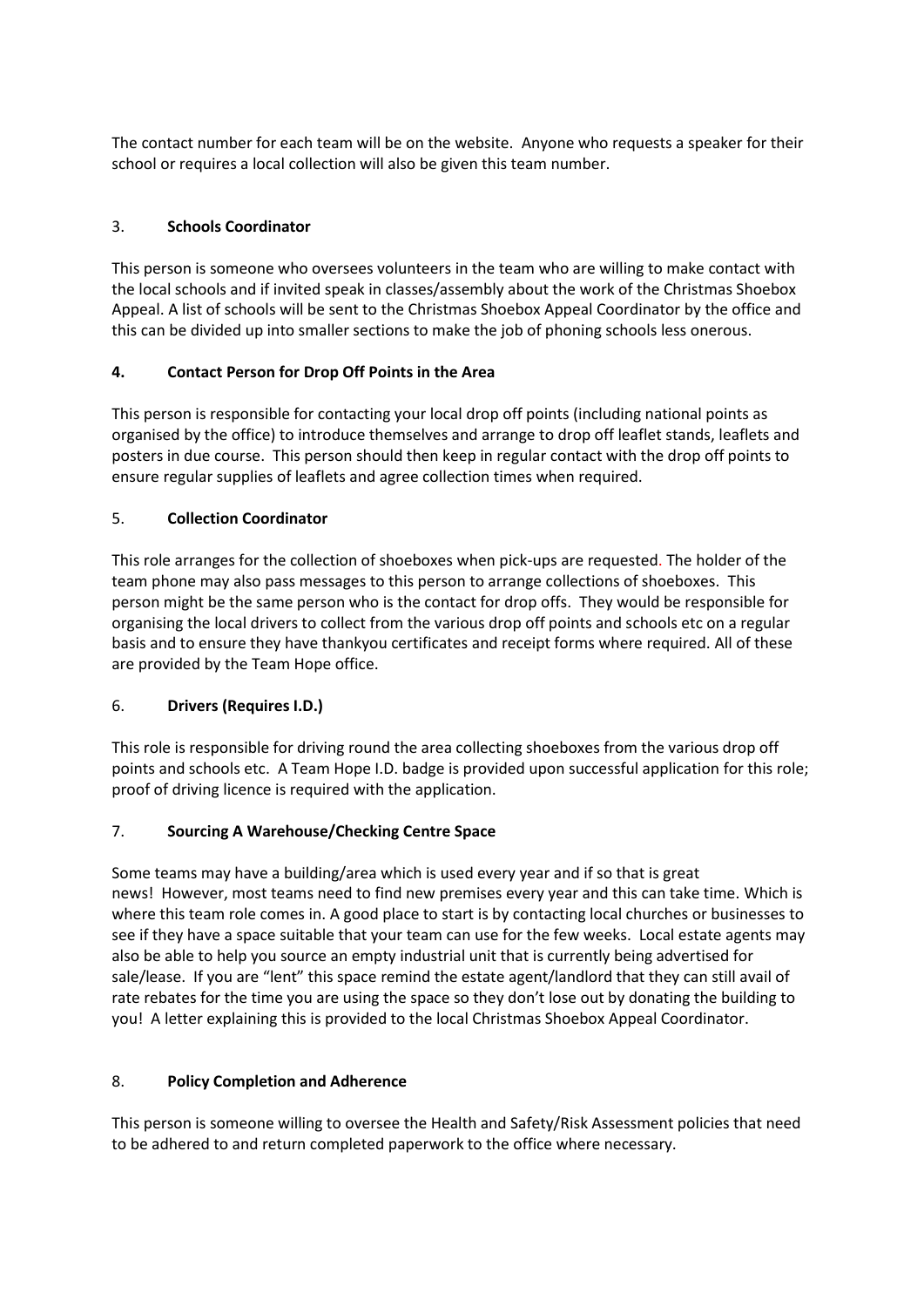## 9. **Sourcing Fillers (may require I.D.)**

This role can start at any time. Each team will need fillers for all 4 W's that go into a Shoebox (something to wear, write with, wash with and wow!) When sourcing second hand teddies/tennis balls, small toys etc please make sure they are washed and clean. Only collect/keep what you would be happy to receive yourself. Hygiene items such as soap/toothbrushes and toothpaste must be new for obvious reasons. The fillers need to be easily accessible and organised ready in the checking centre when it opens! Approach local fetes and exhibitions to see if they have items left over that you can take off their hands – most places will be delighted that they don't have to dispose of them!

## 10. **Checking Centre Team - Additional specific roles**

Each checking centre is individual and your layout will be different to someone else's but the roles within the centre are varied and each section will have one or more people in it depending on the size and number of boxes you have to check. The team may have 5 people in your centre on a particular day – or it may have 100 - but every volunteer is valued and has a special role to play. A minimum team would include:

## **a. Welcome Receptionist/Trainer Of New Volunteers**

This person is usually someone who has previous experience of a checking centre and can help welcome new and existing volunteers to the centre. This person is normally responsible for recording the number of shoeboxes that comes into the checking centre and ensures the volunteers sign in and out of the building for fire regulation purposes.

### **b. Shoebox Checkers**

These people can be members of the general public who come into the checking centre for a onceoff volunteering experience or come daily to help out. They can be students doing Transition Year Work Experience, youth groups, elderly people, business people, mums who have a few hours to spare or the young at heart! Everyone will be given basic training and then given a task to do at the discretion of the team's Christmas Shoebox Appeal Coordinator. As a volunteer you will also be shown a training video on how to correctly check a shoebox. Please note there must be NO splitting of items in a shoebox.

### c. **Carton Packers**

There are lots of people who feel they are able to do this job but the best people are those who have a good spatial awareness! Packing shoeboxes into the cartons requires patience and ideally there should be a minimum of 8 shoeboxes in a carton with as little air space as possible!

*Please note: One less box in every carton on a truck can mean the difference of 900 boxes on a truck – that's 900 children who could have received a shoebox gift but won't!*

### **d. Finance Team**

Members of this team are people who are willing to open donation envelopes and record the monies received within the checking centre ONLY. There is some paperwork involved but it's not too onerous. You must be able to bank money on a regular basis and report back to your Christmas Shoebox Appeal Coordinator with a printed lodgement slip and any lodgement books provided to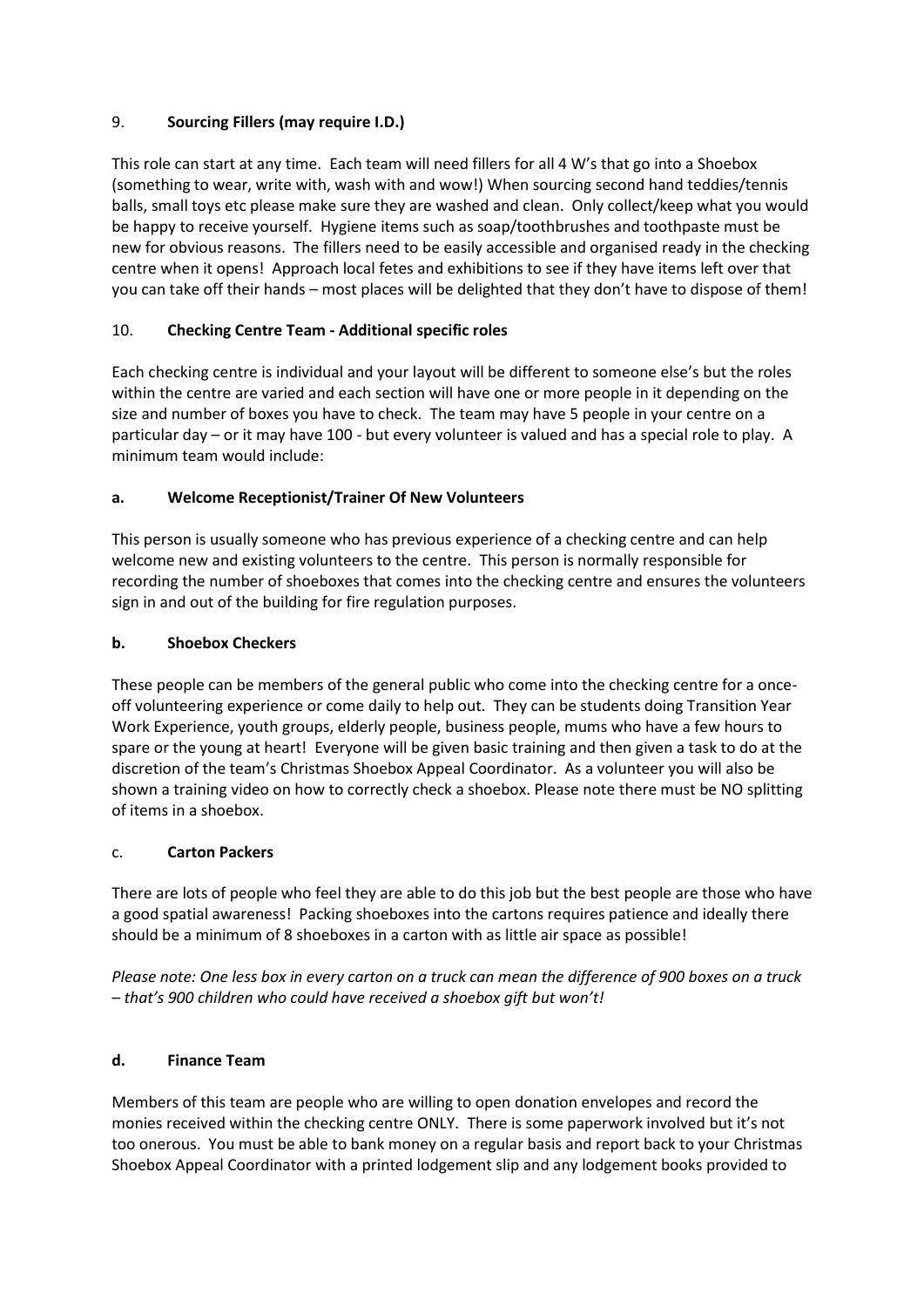you.

# e. **Sorting Fillers**

This role involves sorting all the fillers that come in the checking centre separately from shoeboxes. Just as sourcing fillers is important it is also essential that the fillers are kept tidy and not all put out in one go! If they are available, they will be used as "drip feeding" fillers because teams may find they have run out of fillers very quickly otherwise! If a box doesn't have soap in it BUT it does have a toothbrush and toothpaste it is okay to go. However, if there is a large space it maybe would be a good idea to "fill it" with an appropriate item.

# **f. Wrapping Shoeboxes (Also Known as "Special Care" Area!)**

No matter how careful we are when collecting the shoeboxes sometimes the paper will get ripped or shoeboxes will get squashed or broken. The Special Care Area (for this role) is an area where these boxes can be repaired or if broken, the contents can be transferred to a different shoebox. It is a good idea to have a number of shoeboxes pre-wrapped to ease this process and torn shoeboxes can be brought home and re-wrapped for use another day. Likewise, for shoeboxes that come into the centre that are very large and/or have a lot of space in them contents can be transferred to a smaller shoebox that would allow it to fit into a carton more easily without compromising the integrity of the box and the wishes of the donor.

# g. **Tea and Coffee Makers**

Tea and coffee makers (and nibbles like biscuits and maybe cakes) are essential – just like we need toilets and heat! The centre may have set times for having coffee breaks, other centres may have a regular supply going through the day.

# h. **Truck Loaders**

These volunteers help load the truck and see the shoeboxes off on their final journey. This is an ideal opportunity for corporate volunteers– especially strong men! However, just as cartoning requires spatial awareness so does truck loading.

Each team will have a set time for the truck to arrive and truck loaders must arrive 15 minutes before they are due to start loading. They must also watch a 3-minute instruction video about how to load a truck. Loading cartons onto trucks inefficiently is a huge problem and this video explains why it is essential that people don't rush into the job but take time in the beginning to get the line of boxes correct.

In previous years there were two trucks loaded which had the same specifications but one had 800 cartons on and the other had 1,100. That's a difference of 300 cartons. If three centres did this, we would need another cargo truck resulting in an additional payment - Plus …. A potential difference of 2,700 less children getting a shoebox from one container alone.

# **11. Data Entry (Requires Application Form)**

If you are a volunteer who cannot get to the checking centre but who still want to help then this may be a suitable role for you. If you have a computer at home, you can do data entry. The data on our donation envelopes is the information we use to be able to send the Thank You Report out in February so the sooner the information is entered the quicker the report can go out. You will be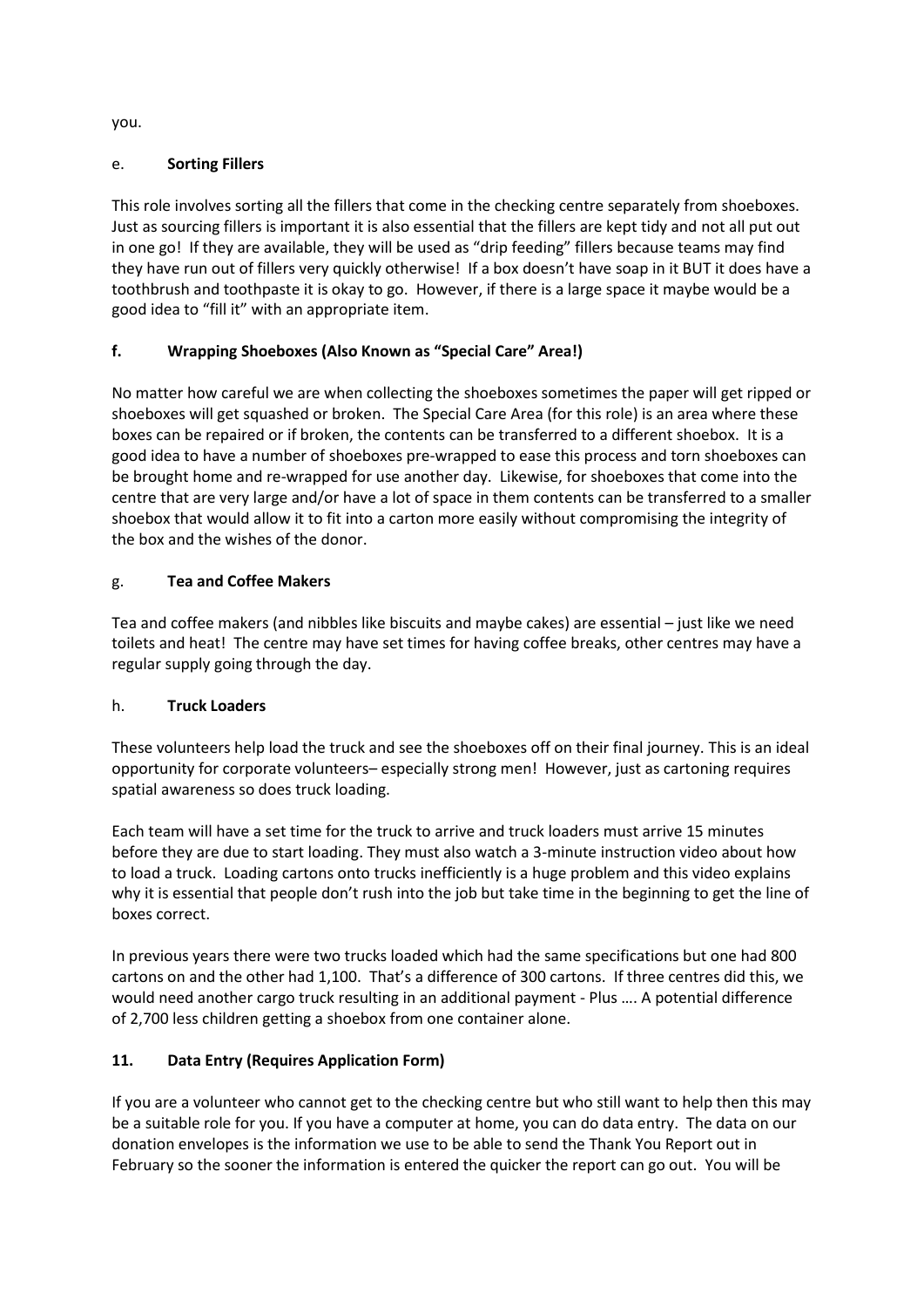taking confidential data home with you so an application form to confirm referees is required but this application can be turned around in 48 hours once received into the office. The donation envelopes can be given to you as soon as they start coming in.

#### **12. Media Liaison**

This is someone who could contact the local radio station, newspaper, free sheets etc. Local media are always interested in local stories. They want to know about what's going on in their area and what local people are doing. Your team's story and the Christmas Shoebox Appeal is newsworthy, interesting and it's local. Your Christmas Shoebox Appeal Coordinator might also like you to set up a Facebook page for your team. Advice on how to do this is included in the main Team Manual but also contact our Business Development Manager, Alan McElwee in the office for help and support.

#### 13. **Corporate Volunteers**

Corporate volunteers are another vital source of help for all our Christmas Shoebox Appeal teams.

Many corporates operate a matching gift system where employees are encouraged to volunteer for a set number of hours each year and they are given this time off to participate in these schemes. It is a popular way for you as a Corporate Volunteer to give the charities like Team Hope and the local communities we work in and with.

There are numerous companies that participate already in these types of schemes during the Christmas Shoebox Appeal. There are companies like AIB bank, Apple, Dell, Salesforce etc. who have employees across the country and send round group emails informing them of when the CSA season has started and encourage them to get involved.

Each corporate team will be managed and supported by the local Christmas Shoebox Appeal team and its Coordinator. Team Hope has a Corporate Engagement Strategy catered to our participating checking centres across the country to help support our teams. We refer to our L.I.F.T programme which allows for longer lead-time development and engagement between participating centres and corporate volunteer teams. The corporate engagement strategy seeks to both deepen and widen engagement with corporates. Deepening engagement with current and new corporates is summarised as follows:

- **Linking** corporates and businesses locally that are interested in volunteering with Centre coordinators and teams
- **Involving** corporates and businesses by setting out volunteering expectations with Centre teams
- **Facilitating** by scheduling volunteer teams and inductions in advance of volunteering
- **Teaming** up by instilling strong team working practices between core team members in Centres collaborating with extended team members coming from corporate volunteers